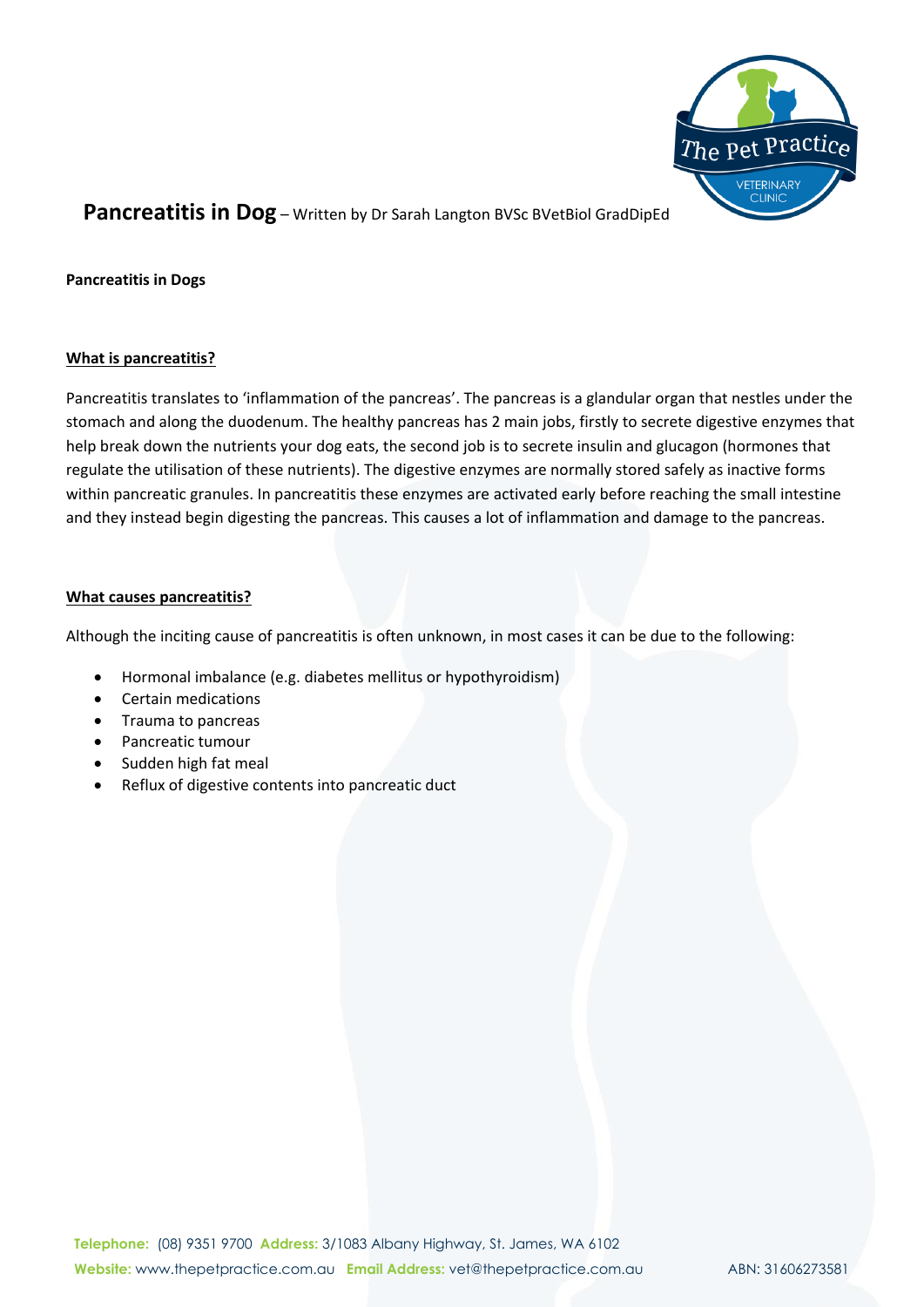



**What are the signs of pancreatitis?**

**Figure1:** A 6 month old female border collie named Raven having an examination with the vet and checking the abdomen for signs of pain.

There are two forms of pancreatitis; acute (quick and severe) or chronic (slow and mild). If your dog has acute pancreatitis, they typically have signs of vomiting, diarrhoea, a painful abdomen, and possibly a high temperature.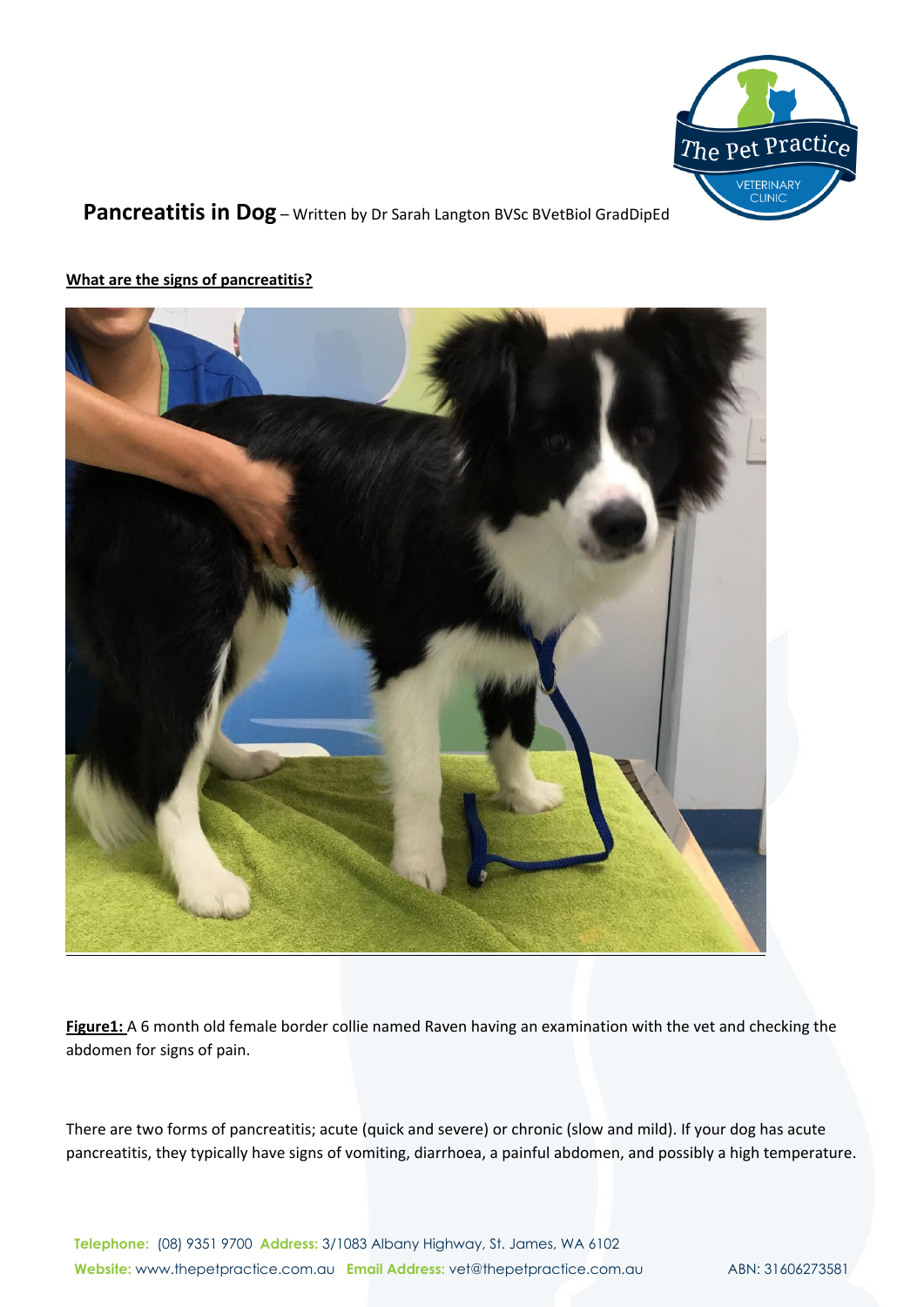

These signs are an emergency and your dog should be taken to a veterinarian immediately. Many complications can develop from acute pancreatitis, and the success of treatment depends on an early diagnosis.

A dog with chronic pancreatitis may have very mild signs such as having a reduced appetite, being quiet, and disinterested.

It is worth noting that the signs of pancreatitis are not specific and could be caused by other diseases, so it is crucial to diagnose or exclude pancreatitis so that your dog can receive the most effective treatment possible.



### **How is pancreatitis diagnosed?**

**Figure 2:** Raven receiving an abdominal ultrasound to check the pancreas for signs of inflammation.

Pancreatitis cannot be diagnosed on one sole lab test alone, but several steps are often required to exclude other potential life threatening causes and increase the suspicion of pancreatitis. To begin with your vet may require:

- a thorough history e.g. diet, medications, pre-existing conditions
- physical examination
- blood tests e.g. complete blood count, biochemistry, inhouse snap test SPEC cPL
- diagnostic imaging e.g. xrays or ultrasound

**Telephone:** (08) 9351 9700 **Address:** 3/1083 Albany Highway, St. James, WA 6102 **Website:** www.thepetpractice.com.au **Email Address:** vet@thepetpractice.com.au ABN: 31606273581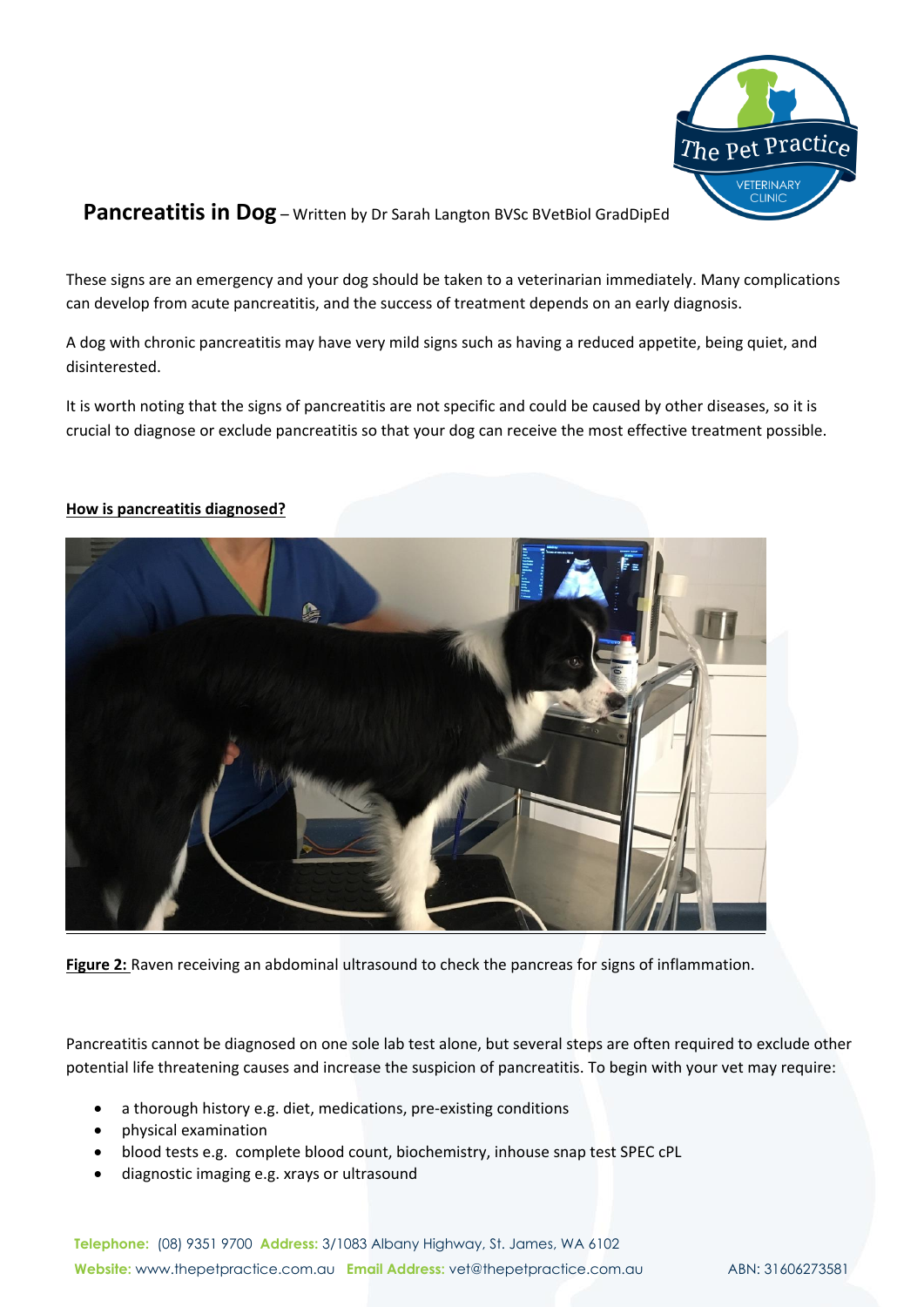

### **What does treatment involve?**



**Figure 3:** Raven being hospitalised and treated with intravenous (IV) fluids for rehydration and IV medications.

**Telephone:** (08) 9351 9700 **Address:** 3/1083 Albany Highway, St. James, WA 6102 Website: www.thepetpractice.com.au **Email Address:** vet@thepetpractice.com.au ABN: 31606273581